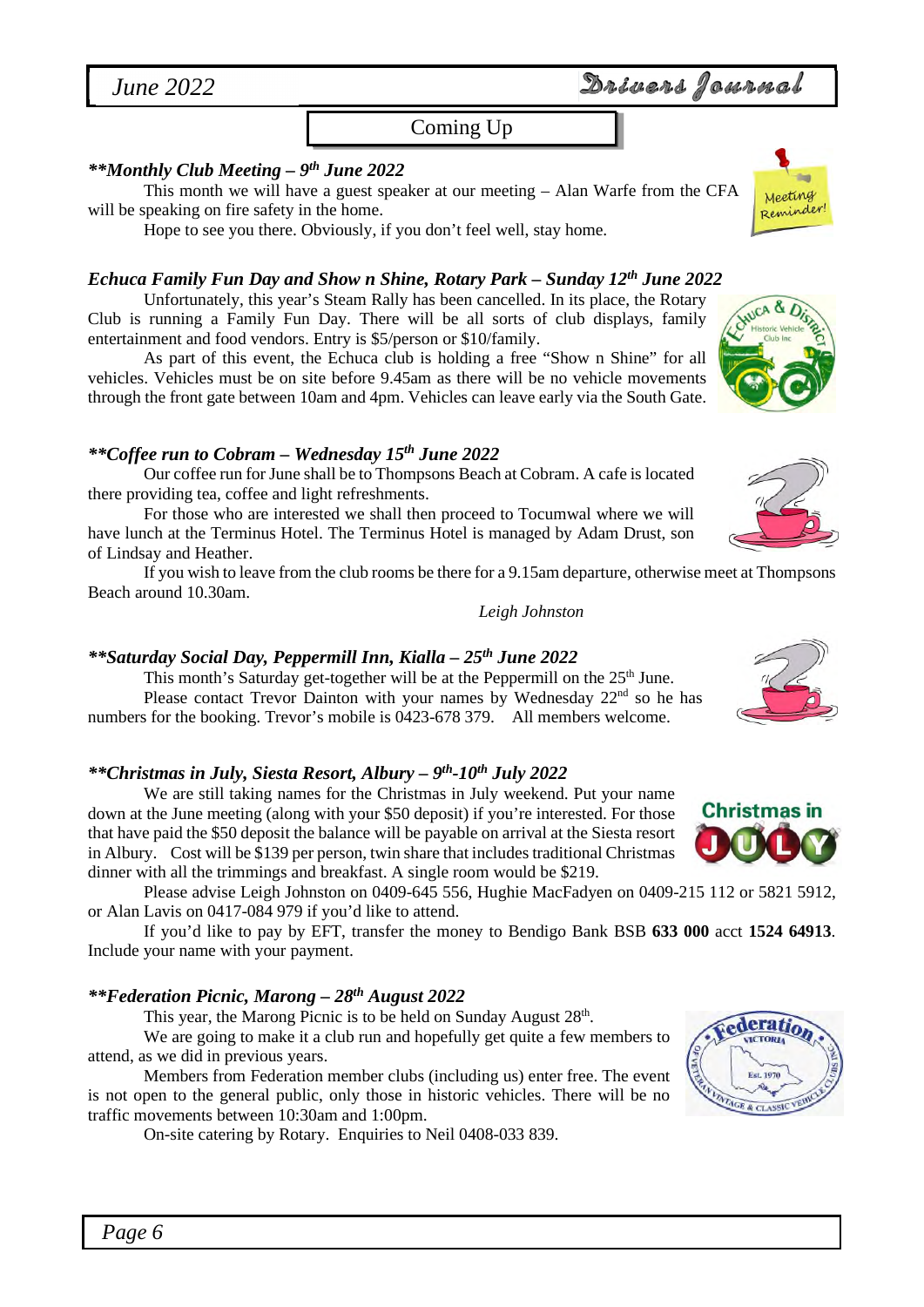*Page 7*

Drivers Journal

## *Shepparton Swap Meet, Showgrounds – 11th September 2022*

The Swap Committee are working towards staging our swap meet this year after missing two years due to Covid.

6m x 6m outdoor sites \$20, entry \$5 (U-14 free). Gates open 6:30am for stall holders, at 7:00am for public. No alcohol, no camping, no dogs allowed.

Full details including a layout map at www.gvmvdc.com.au/GVMswp.html

## *Motorclassica Concours d'Elegance, Melbourne – 7th-9th October 2022*

Entries are now open for this year's Motorclassica, and it has been "re-imagined". There will be classes for older classics as well as celebrations of Ferrari, Shelby, Bertone, Lotus, Porsche and well-preserved original cars. To enter your vehicle or get further information, go to https://www.motorclassica.com.au/ .

## *East Gippsland 50th Anniversary Rally – 28th October-1st November 2022*

This is the Melbourne Cup weekend rally that happens every third year, in rotation with our Rally of the Valley and the Gateway to Gippsland Rally.

Entry forms are available on the club's website ( eghac.org ) and will close on 9<sup>th</sup> September. If you're planning to attend, it's important to book your accommodation early as Bairnsdale is pretty busy that weekend.

To register your interest, contact Rally Director Graham Young at

- PO Box 120 Orbost **3888**
- triannualrally@gmail.com
- 0428-541 925

## *\*\*Mid Murray Meander Rally – 17th-28th April 2023*

We will be conducting a rally over 11 nights and 12 days from Monday April  $17<sup>th</sup>$  $2023$  until Friday April  $28<sup>th</sup> 2023$ . We shall be visiting Albury, Barham and Tooleybuc, our touring route will encompass many interesting and scenic drives suitable for veteran, vintage and classic motor vehicles.

Your rally committee will be organising many interesting attractions and sights to see over the 12 days. For those who have not experienced a rally, why not come along for a great opportunity to meet like-minded people and have a fully organised holiday with fellow club members. Payments by instalments as detailed :

**July \$825** September \$825 November \$825 February 2023 \$TBA To secure your entry to the Rally, please call Julie Tyrrell 0400-810 054 or email julietyr@bigpond.net.au or call Leigh Johnston on 0409-645 556

Payment details BSB **633 000** Account No **139718027** Account name **GVMVDC Inc Rally 2 acc** Please make sure that you put your name in the reference.

Or post a cheque (make payable to GVMVDC Inc) to

Leigh Johnston 18 Richards Street Kyabram 3620.

*If you'd like to run a long-distance touring rally next year, please contact the Committee with your ideas.* 









# *June 2022*